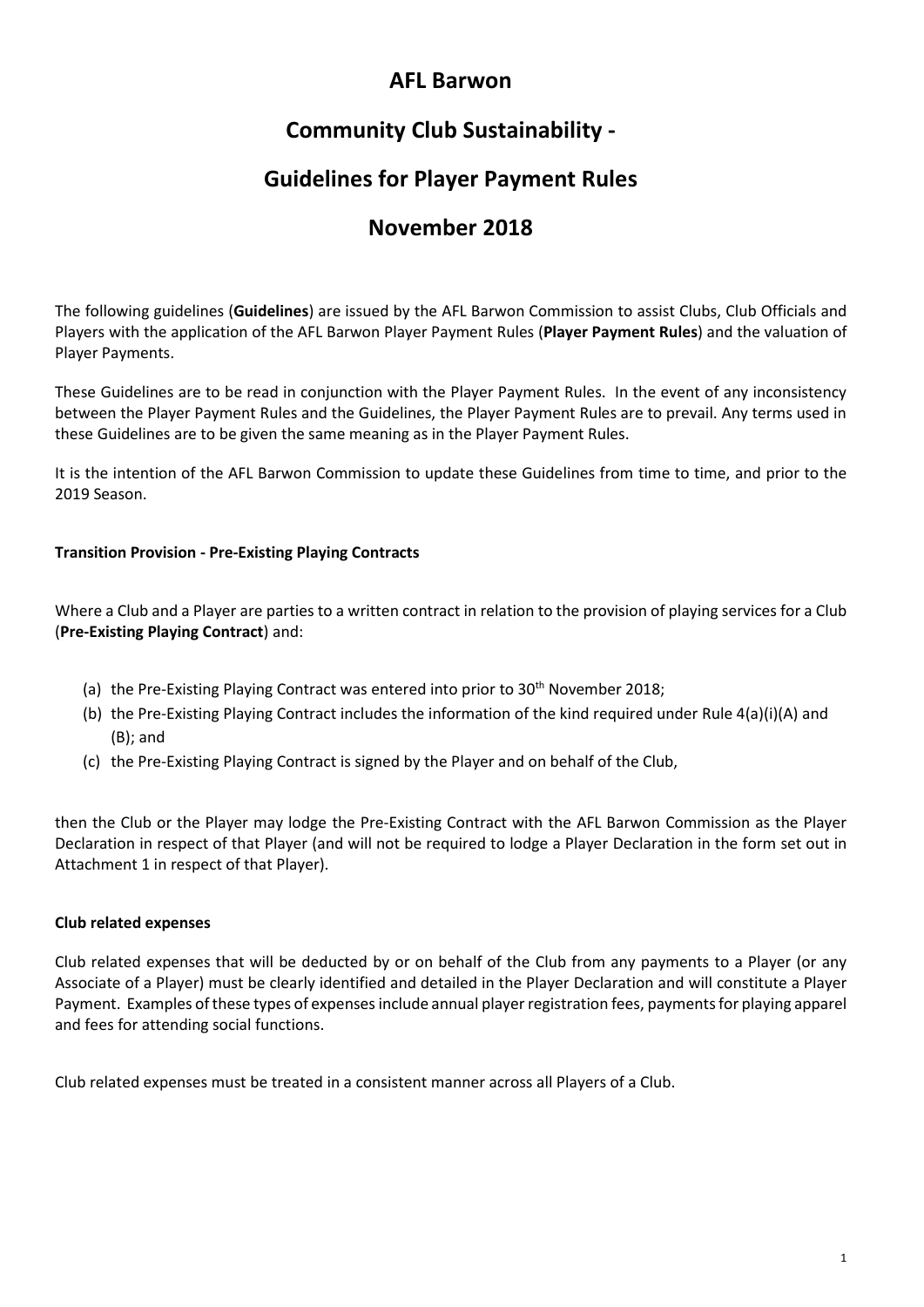## **Coaches / Coaching Staff**

A payment made to a coach or coaching staff who is not also a Player (i.e. non-playing coaches and non-playing coaching staff) is not a Player Payment and is not included in the calculation of a Club's Player Payments (unless that payment otherwise constitutes a Player Payment).

## *Playing coach*

Where a Club appoints a single Player as the coach of the Club's Senior Team (i.e. a playing coach), the coaching element of that Player's payments should be specifically identified in the Player Declaration lodged in accordance with Rule 4(a).

For the purposes of the Player Payment Rules, 50% of the payments the Club has given or applied to a playing coach, to a maximum of \$5,000 is not a Player Payment and may be excluded from the calculation of the Club's Player Payments. *Example if a playing coach is paid \$10,000 then \$5,000 would not be a Player Payment and would not be included in the calculations of the Club's Player Payment. If a playing coach is paid \$20,000 the \$15,000 would be a Player Payment and be included in the calculation of the Club's Allowable Player Payments.*

## *Co-coaching*

Where a Club appoints one coach of the Club's Senior Team who is not a Player, and one coach who is a Player (in a co-coach arrangement), the amount paid to the coach who is a Player that is not a Player Payment and may be excluded from the calculation of the Club's Player Payment calculations is no more 25% of their total remuneration, to a maximum of \$2,500. *Example- Non Playing Coach: \$5000 (not in Cap), Playing coach \$5000 - \$2500 (Not in Cap) & \$2500 (In Cap). Example 2- Non Playing Coach- \$10,000 (not in Cap), Playing coach \$10,000- \$2500 (Not in Cap) & \$7500 (in Cap).*

Where a Club appoints two coaches of the Club's Senior Team who are both Players (in a co-coach arrangement), the amount paid to the coaches that is not to be considered a Player Payment and may be excluded from the calculation of the Club's Player Paymentsis no more than 25% of the total payments to both coaches, to a maximum of \$2,500 per coach. *Example- Playing Coach 1: \$5000 - \$2500 (Not in Cap) & \$2500 (In Cap) & Playing Coach 1: \$5000 - \$2500 (Not in Cap) & \$2500 (In Cap). Example 2- Playing Coach 1: \$10,000 - \$2500 (Not in Cap) & \$7500 (In Cap) & Playing Coach 1: \$10,000 - \$2500 (Not in Cap) & \$7500 (In Cap).*

The exclusion under this guideline applies up to a maximum of two co-coaches. For all Co- Coaching arrangements, clubs must seek a ruling under Rule 8 (d).

#### *General*

The guidelines above that allow for the exclusion of certain parts of payments to coaches from Player Payments will only apply where:

- (a) all payments to the coach have been specifically detailed in the Player Declaration and the Declarations lodged by the Club under Rule 4(a);
- (b) the relevant playing coach or other team coach holds a current Netball Coaching Accreditation; and
- (c) the relevant playing coach or other team coach is specifically identified on the team sheet for the relevant Match to which the payment applies.

Any amount not excluded from the calculation of the Club's Player Payments will be included in the calculation of the Club's Player Payments.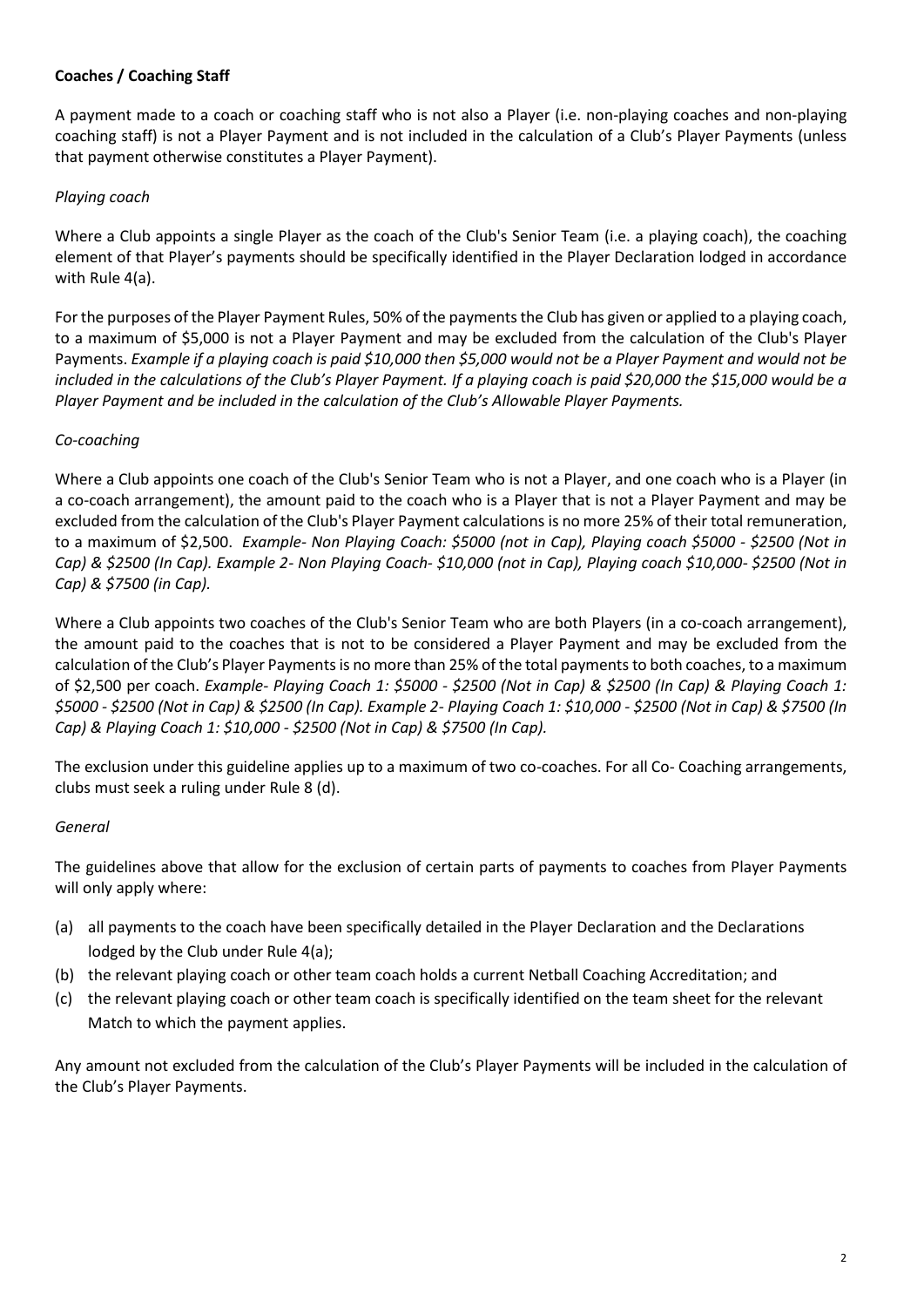### *Assistant Coaches*

All payments to Players in relation to services to the Club as an assistant coach will be a Player Payment and included in the calculation of the Club's Player Payments.

## **Employment**

For the purposes of the Player Payment Rules, when assessing whether an employment arrangement with a Club or an Associate of a Club is bona fide, consideration will be given to, among other things, current commercial practices, market rates for payments for similar employment arrangements and any relevant industry awards.

All employment related payments associated with the operations of the Club (e.g. bar manager, canteen, ground maintenance etc.) must be declared under Rule 4. Clubs may apply for a Ruling under Rule 8(d) as to whether such payments constitute Player Payments and as to their value for the purposes of the Player Payment Rules.

If a Club wishes to employ a Player to fulfil a (non-coaching) Club related role (e.g. groundskeeper) and is of the view that the payments paid to a Player for that employment has not assisted in the recruitment and/or retention of that Player to play in a team of the Club, and it can be shown the Player's qualification and or experience are relevant to the employment, the Club may apply to the AFL Barwon Commission for a ruling under Rule 8(d) as to whether such payments constitute Player Payments and as to their value for the purposes of the Player Payment Rules.

## **Provision of Services**

For the purposes of the Player Payment Rules, when assessing whether the provision of services by a Player or an Associate of a Player to a Club or an Associate of a Club is bona fide, consideration will be given to, among other things, current commercial practices and market rates for payments for similar services.

All services related payments associated with the operations of the Club (e.g. bar manager, canteen, ground maintenance etc.) must be declared under Rule 4. Clubs may apply for a Ruling under Rule 8(d) as to whether such payments constitute Player Payments and as to their value for the purposes of the Player Payment Rules.

If a Club wishes to engage a Player to provide (non-coaching) Club related services (e.g. grounds keeping services) and is of the view that the payments paid to a Player has not assisted in the recruitment and/or retention of that Player to play in a team of the Club, and it can be shown the Player's qualification and or experience are relevant to the role, the Club may apply to the AFL Barwon Commission for a ruling under Rule 8(d) as to whether such payments constitute Player Payments and as to their value for the purposes of the Player Payment Rules.

#### **Awards / Incentives**

Player incentives / match awards paid in cash are Player Payments and are included in the calculation of the Club's Player Payments. This includes Weekly Awards, or incentive / bonus payments made to a Player for awards that relate to (but is not limited to) Club and best and fairest awards, goal kicking and like awards.

Non-cash benefits in the form of an award provided by a Club to Players up to a maximum value of \$300 per week per Club, and to a maximum of \$100 per week for any one Player of the Club, may be treated as not being a Player Payment and therefore not included in the calculation of the Club's Player Payments.

For the avoidance of doubt, any media, or League awards provided to a Player shall not be a Player Payment and is not included in the calculation of a Club's Player Payments.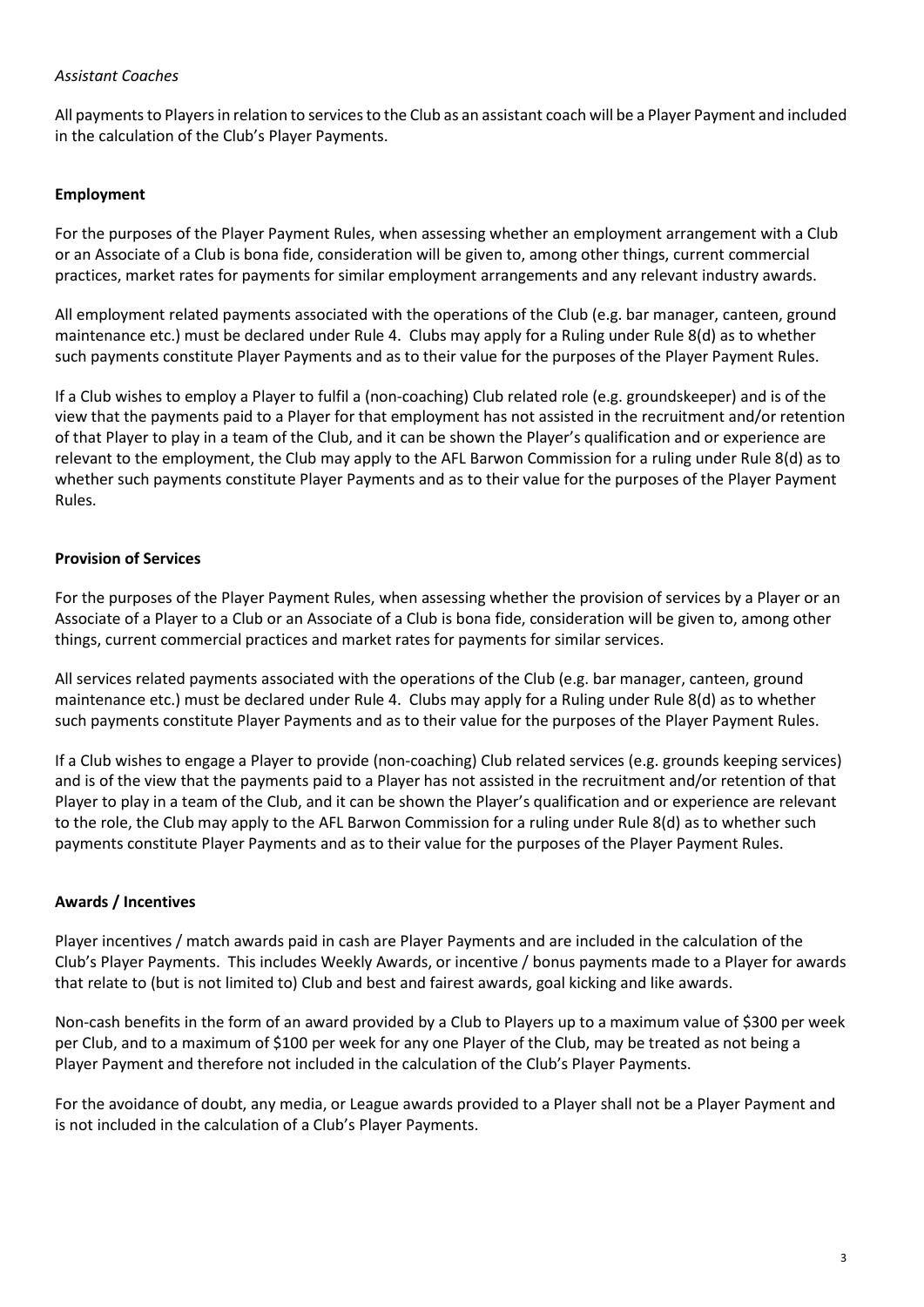## **Player Affiliation / Player Registration Fees / Player Insurance**

Any payment for player affiliation, player registration or insurance which the Club has agreed to pay under their arrangements with an affiliated League, Region Commission or Netball Victoria shall not be a Player Payment and is not included in the calculation of the Club's Player Payments.

Any additional insurance (including health and / or income insurance) obtained by a Club on a per team basis shall not be a Player Payment and is not included in the calculation of the Club's Player Payments.

Any health and / or income insurance paid by a Club or an Associate of a Club for and on behalf of an individual Player shall be a Player Payment which is included in the calculation of the Club's Player Payments.

Loss of income paid to a Player via an insurance policy obtained by the Club shall not be a Player Payment and is not included in the calculation of the Club's Player Payments.

## **Injury Payments / Medical Expenses / One Off Lump Sum Compassionate Payments**

A Club may apply to the AFL Barwon Commission for a ruling under Rule 8(d) to approve the payment by a Club of:

- (a) injury payments;
- (b) the payment of medical expenses; or
- (c) a one-off lump sum payment via fundraising activities to be provided to a Player on compassionate grounds,

in respect of a Player, such that these payments are not a Player Payment and are not included in the calculation of the Club's Player Payments.

Any such applications must be made to the AFL Barwon Commission before any payment is given or applied to the Player.

The AFL Barwon Commission will consider any such application on a case-by-case basis.

#### **Bonus Payments**

All incentive based payments to Players (including playing coaches) shall be treated as a Player Payment, and therefore included in the calculation of a Club's Player Payments. For example, a bonus payment to a Player associated with winning a grand final.

The arrangements for such payment should be detailed in both the Player Payments Budget / Final Declaration statements completed by the Club (see Rule 4(c) & (d)) and the Player Declaration completed by the Player (see Rule 4(a)).

#### **Finals appearances**

Clubs should be aware that any payments relating to finals appearances by Players will be Player Payments, and will be included in the calculation of the Club's Player Payments.

#### **Travel and Accommodation**

Any cash or non-cash payments and benefits given or applied by or on behalf of a Club for travel expenses of a team nature, for example the hiring of a bus to travel to away games, in which the benefit is not received by a Player on an individual basis is not a Player Payment and is not included in the calculation of a Club's Player Payments.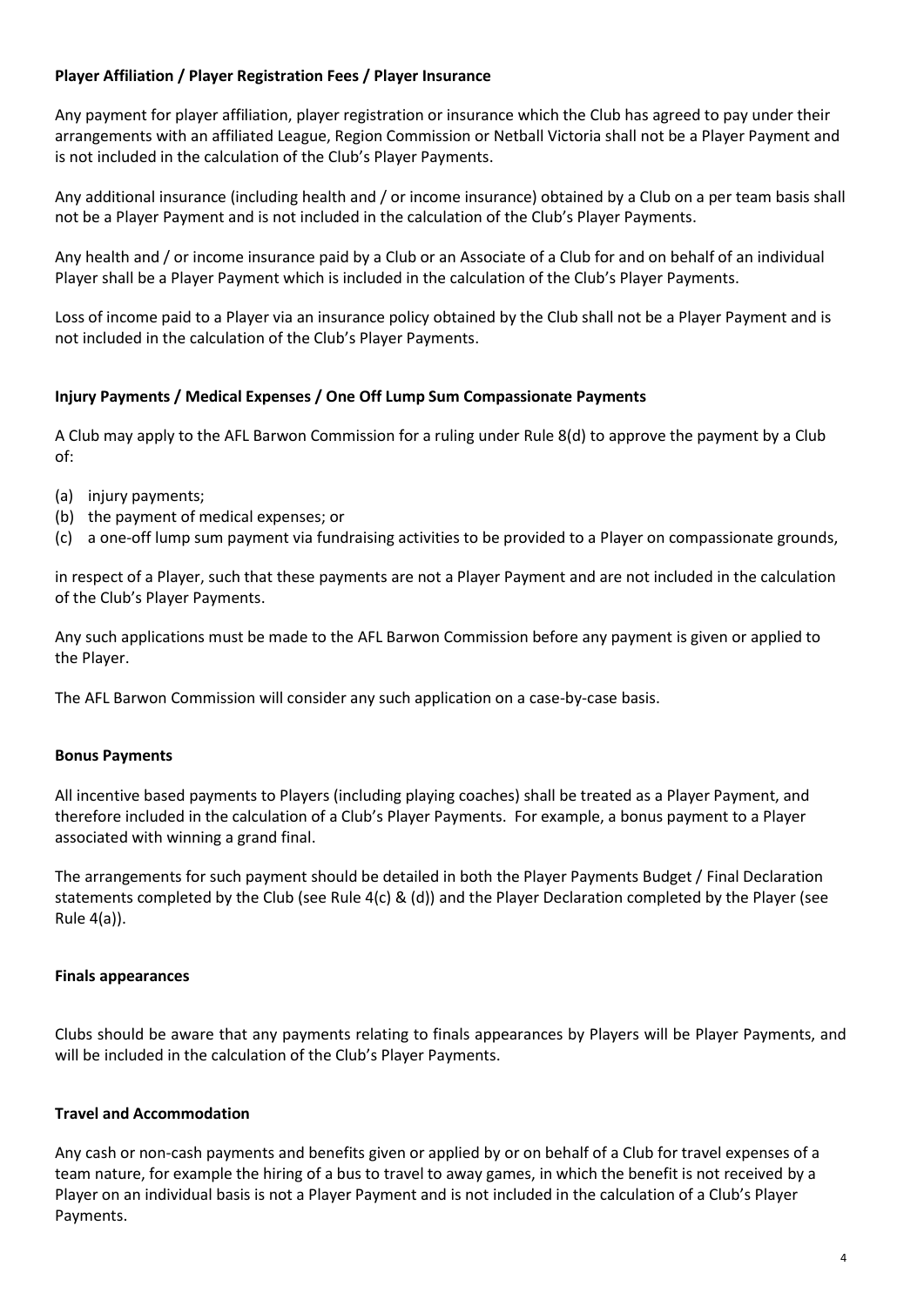Cash or non-cash payments and benefits given or applied to a Player in connection with their travel or accommodation costs associated with a Player's past, present or future services with a Club as a football player shall be treated as a Player Payment, and therefore are included in the calculation of the Club's Player Payments.

If a Club has any questions about whether its specific travel or accommodation arrangements may constitute a Player Payment it should contact the AFL Barwon Commission. If necessary, a Club may also apply for a ruling under Rule 8(d) in relation to such payments.

## **Forms**

The Player Declaration, Budget / Final Declaration and Non Declared Payment Statement forms for 2019 are annexed as Attachments 1, 2 and 3 of this Guideline respectively.

#### **Rulings**

Any ruling made by the AFL Barwon Commission under Rule 8(d) shall be made on the basis of the information provided by the Club. Each such ruling shall be final and binding on the Club making the application for the ruling and shall apply to the particular circumstances of the application. Each ruling will have no precedential value and the AFL Barwon Commission will make each ruling based on the information provided to it by the Club in respect of that application.

#### **Further questions**

Should you have any questions about the Player Payment Rules or these Guidelines or if you require information about obtaining a ruling under Rule 8(d), please contact Sarah Scott at AFL Barwon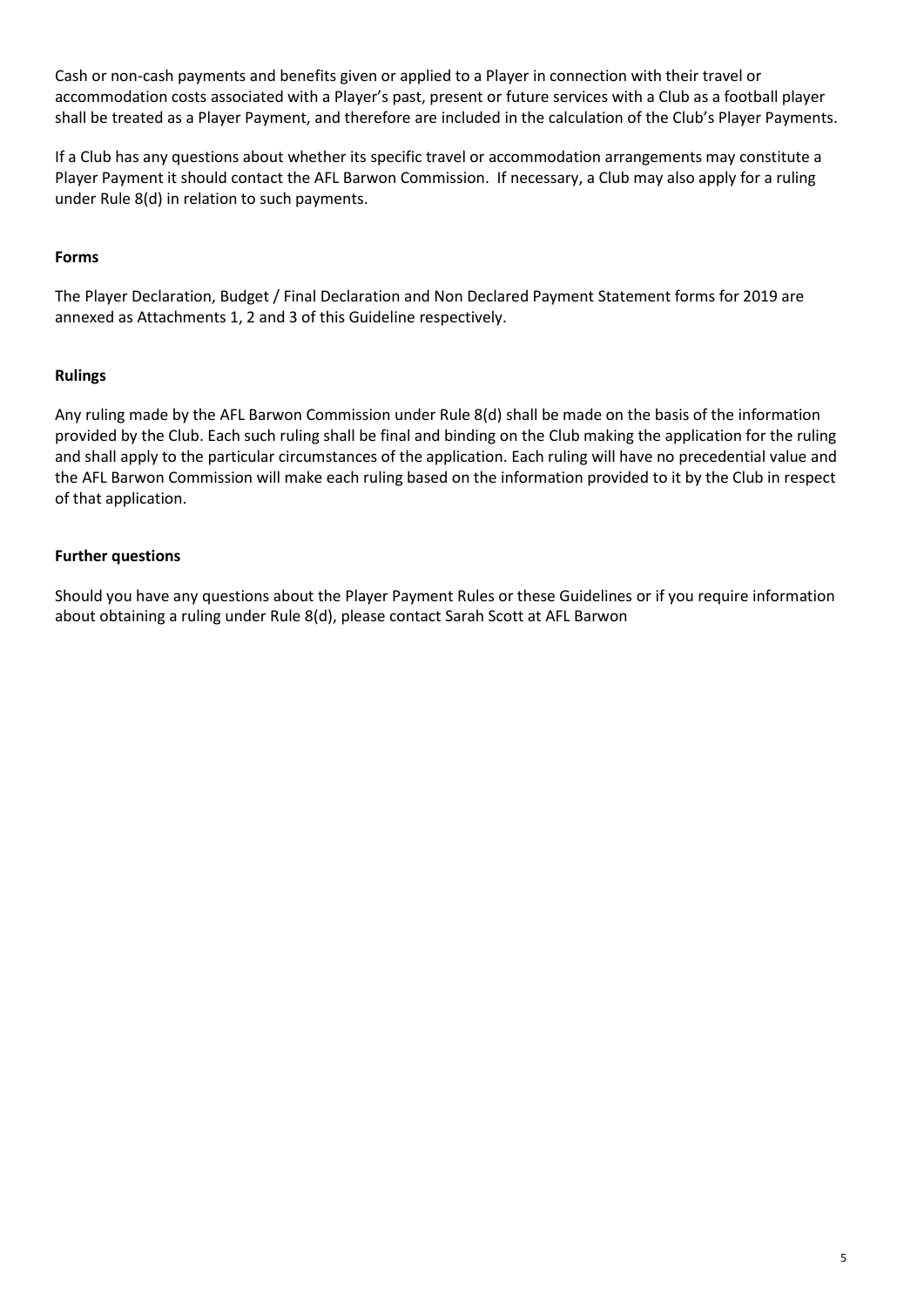#### **STANDARD PLAYER DECLARATION**

#### **NAME, CLUB AND LEAGUE**

| Of:                     |                                                                                                                                                                      |                                                                 |                                       |                                                                     |                                                                                                                                                 |  |  |  |
|-------------------------|----------------------------------------------------------------------------------------------------------------------------------------------------------------------|-----------------------------------------------------------------|---------------------------------------|---------------------------------------------------------------------|-------------------------------------------------------------------------------------------------------------------------------------------------|--|--|--|
|                         | An affiliated club of the:                                                                                                                                           |                                                                 |                                       |                                                                     |                                                                                                                                                 |  |  |  |
| Affiliated with:        |                                                                                                                                                                      | <b>AFL Barwon</b>                                               |                                       |                                                                     |                                                                                                                                                 |  |  |  |
|                         | <b>VALIDITY PERIOD</b>                                                                                                                                               | Valid until: $\dots \dots / \dots \dots / \dots \dots$          |                                       |                                                                     |                                                                                                                                                 |  |  |  |
|                         | <b>PLAYER PAYMENTS</b>                                                                                                                                               | For Home and Away matches (strike through where not applicable) |                                       |                                                                     |                                                                                                                                                 |  |  |  |
|                         | Per senior match won:                                                                                                                                                |                                                                 |                                       | \$ Per senior match lost or drawn:                                  | 5                                                                                                                                               |  |  |  |
|                         | Per non-senior match won: \$ Per non-senior match lost or drawn: \$                                                                                                  |                                                                 |                                       |                                                                     |                                                                                                                                                 |  |  |  |
| Incentives:             |                                                                                                                                                                      |                                                                 |                                       |                                                                     |                                                                                                                                                 |  |  |  |
|                         | Deductions from match pay: Annual subs: \$Detail:                                                                                                                    |                                                                 |                                       |                                                                     |                                                                                                                                                 |  |  |  |
|                         |                                                                                                                                                                      |                                                                 |                                       |                                                                     |                                                                                                                                                 |  |  |  |
|                         |                                                                                                                                                                      |                                                                 |                                       |                                                                     |                                                                                                                                                 |  |  |  |
|                         |                                                                                                                                                                      | Other:                                                          | \$                                    |                                                                     | Detail:                                                                                                                                         |  |  |  |
|                         | Coaching (if applicable):                                                                                                                                            |                                                                 |                                       |                                                                     |                                                                                                                                                 |  |  |  |
| Other payments:         |                                                                                                                                                                      |                                                                 |                                       |                                                                     |                                                                                                                                                 |  |  |  |
|                         | DATE FOR PAYMENT                                                                                                                                                     | $\square$ Weekly                                                | $\Box$ Monthly                        | $\Box$ Other (describe): $\dots\dots\dots\dots\dots\dots\dots\dots$ |                                                                                                                                                 |  |  |  |
|                         | <b>ACKNOWLEDGEMENTS</b>                                                                                                                                              |                                                                 | (strike through where not applicable) |                                                                     |                                                                                                                                                 |  |  |  |
| $\Box$                  | I volunteer in the Netball and other Club activities as a hobby or pastime.                                                                                          |                                                                 |                                       |                                                                     |                                                                                                                                                 |  |  |  |
| $\Box$                  | Any services I provide to the Club are provided as a hobby or pastime.                                                                                               |                                                                 |                                       |                                                                     |                                                                                                                                                 |  |  |  |
| $\Box$                  | I do not rely on the above payments (if applicable) for my regular personal income.                                                                                  |                                                                 |                                       |                                                                     |                                                                                                                                                 |  |  |  |
| □                       | I have (if applicable) submitted a 'statement by a supplier' to the Club (available at https://www.ato.gov.au/forms/statement-<br>by-a-supplier-not-quoting-an-abn/) |                                                                 |                                       |                                                                     |                                                                                                                                                 |  |  |  |
|                         | encouraged to obtain their own tax advice in respect of the payments they receive in connection with Netball).                                                       |                                                                 |                                       |                                                                     | (Note: It is the responsibility of the Player to satisfy themselves that the above acknowledgements are true and correct. Players are           |  |  |  |
| <b>Netball Victoria</b> |                                                                                                                                                                      |                                                                 |                                       |                                                                     | By signing this Declaration, Player and Club confirm they will comply with all applicable rules, regulations and policies within AFL Barwon and |  |  |  |
| SIGNED                  |                                                                                                                                                                      |                                                                 |                                       |                                                                     |                                                                                                                                                 |  |  |  |
|                         | (where Player is under 18 years of age)                                                                                                                              |                                                                 |                                       |                                                                     |                                                                                                                                                 |  |  |  |

For the Club: . . . . . . . . . . . . . . . . . . . . . . . . . . . . . . . . . . . . . . . . . Date: . . . . . . /. . . . . . . /. . . . . . .

**NETBALL** 

**BARWON**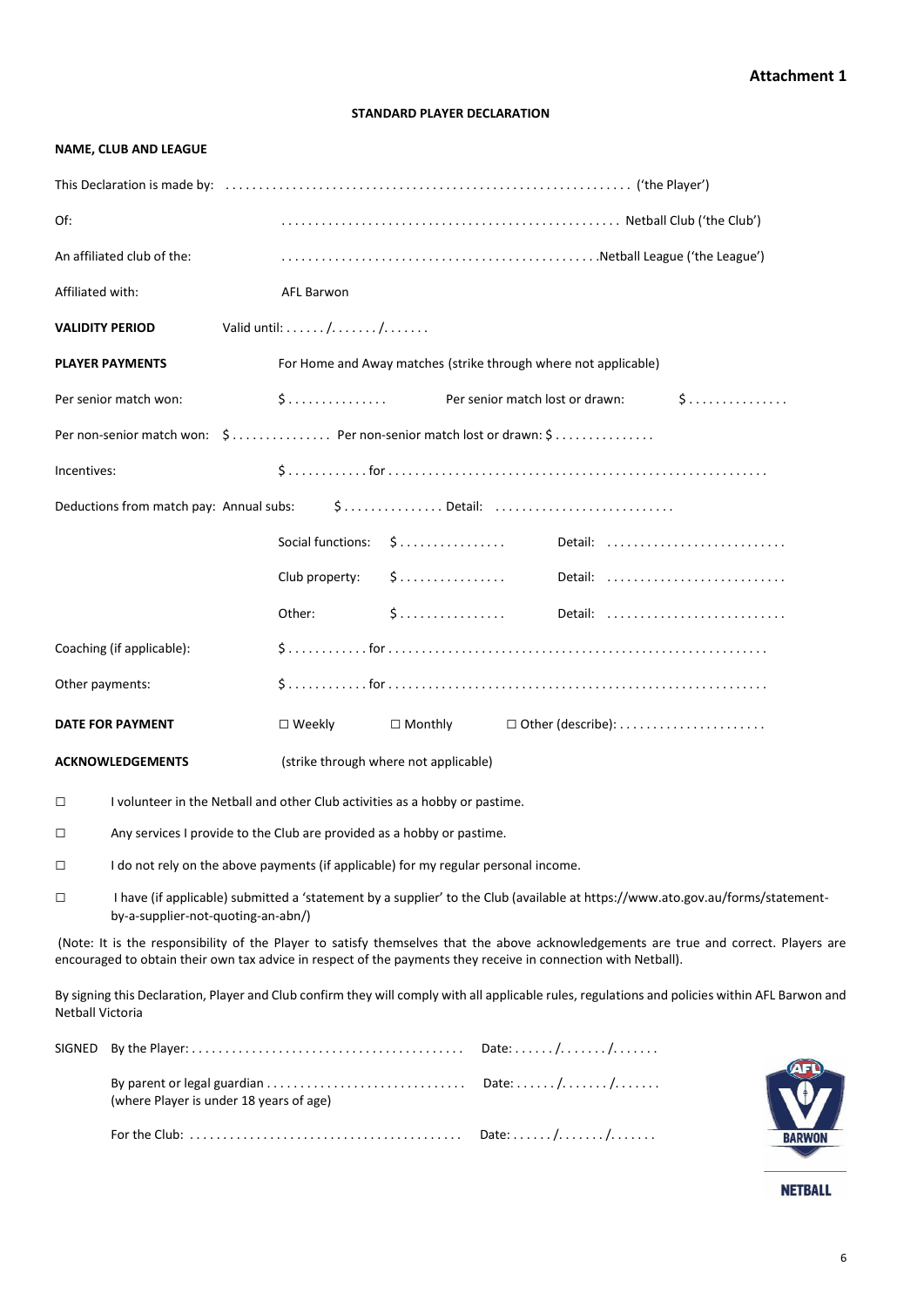## **(***Insert Name* **) NETBALL CLUB - PLAYER PAYMENTS** *(Rule 4(c) & (d))*

|                  |         |            |        |         | 2019 PLAYER PAYMENTS - BUDGET / FINAL DECLARATION |        | <b>Other Grades</b> |         | <b>TOTAL</b>    |
|------------------|---------|------------|--------|---------|---------------------------------------------------|--------|---------------------|---------|-----------------|
| <b>PLAYERS</b>   |         | A Grade    |        |         |                                                   |        | <b>MATCH</b>        |         |                 |
|                  |         |            | No. Of |         | Amount                                            | No. Of |                     | Amount  | <b>PAYMENTS</b> |
|                  | Surname | First name | Games  | Rate \$ | \$                                                | Games  | Rate \$             | $\zeta$ | \$              |
| $\mathbf{1}$     |         |            |        |         | \$0                                               |        |                     | \$0     | \$0             |
| $\overline{2}$   |         |            |        |         | \$0                                               |        |                     | \$0     | \$0             |
| $\mathsf{3}$     |         |            |        |         | \$0                                               |        |                     | \$0     | \$0             |
| $\overline{4}$   |         |            |        |         | \$0                                               |        |                     | \$0     | \$0             |
| 5                |         |            |        |         | \$0                                               |        |                     | \$0     | \$0             |
| $\boldsymbol{6}$ |         |            |        |         | \$0\$                                             |        |                     | \$0     | \$0             |
| $\overline{7}$   |         |            |        |         | \$0                                               |        |                     | \$0     | \$0             |
| 8                |         |            |        |         | \$0                                               |        |                     | \$0     | \$0             |
| $\boldsymbol{9}$ |         |            |        |         | \$0                                               |        |                     | \$0     | \$0             |
| 10               |         |            |        |         | \$0                                               |        |                     | \$0     | \$0             |
| 11               |         |            |        |         | \$0                                               |        |                     | \$0     | \$0             |
| 12               |         |            |        |         | \$0                                               |        |                     | \$0     | \$0             |
| 13               |         |            |        |         | \$0                                               |        |                     | \$0     | \$0             |
| 14               |         |            |        |         | \$0                                               |        |                     | \$0     | \$0             |
| 15               |         |            |        |         | \$0                                               |        |                     | \$0     | \$0             |
| 16               |         |            |        |         | \$0                                               |        |                     | \$0     | \$0             |
| 17               |         |            |        |         | \$0                                               |        |                     | \$0     | \$0             |
| 18               |         |            |        |         | \$0\$                                             |        |                     | \$0     | \$0             |
| 19               |         |            |        |         | \$0                                               |        |                     | \$0     | \$0             |
| 20               |         |            |        |         | \$0                                               |        |                     | \$0     | \$0             |
| 21               |         |            |        |         | \$0                                               |        |                     | \$0     | \$0             |
| 22               |         |            |        |         | \$0                                               |        |                     | \$0     | \$0             |
| 23               |         |            |        |         | \$0                                               |        |                     | \$0     | \$0             |
| 24               |         |            |        |         | \$0                                               |        |                     | \$0     | \$0             |
| 25               |         |            |        |         | \$0                                               |        |                     | \$0     | \$0             |
| 26               |         |            |        |         | \$0                                               |        |                     | \$0     | \$0             |
| $27\,$           |         |            |        |         | $$0$$                                             |        |                     | \$0     | \$0             |
| 28               |         |            |        |         | \$0                                               |        |                     | \$0     | \$0             |
| 29               |         |            |        |         | $$0$$                                             |        |                     | \$0     | \$0             |
| 30               |         |            |        |         | \$0                                               |        |                     | \$0     | \$0             |
| 31               |         |            |        |         | $$0$$                                             |        |                     | \$0     | \$0             |
| 32               |         |            |        |         | $$0$$                                             |        |                     | \$0     | \$0             |
| 33               |         |            |        |         | \$0                                               |        |                     | \$0     | \$0             |
| 34               |         |            |        |         | $$0$$                                             |        |                     | \$0     | \$0             |
| 35               |         |            |        |         | \$0                                               |        |                     | \$0     | \$0             |
| 36               |         |            |        |         | \$0                                               |        |                     | \$0     | \$0             |
| 37               |         |            |        |         | $$0$$                                             |        |                     | \$0     | \$0             |
| 38               |         |            |        |         | \$0                                               |        |                     | \$0     | \$0             |
| 39               |         |            |        |         | $$0$$                                             |        |                     | \$0     | \$0             |
| 40               |         |            |        |         | \$0                                               |        |                     | \$0     | \$0             |

## PLAYER PAYMENTS - BUDGET / FINAL DECLARATION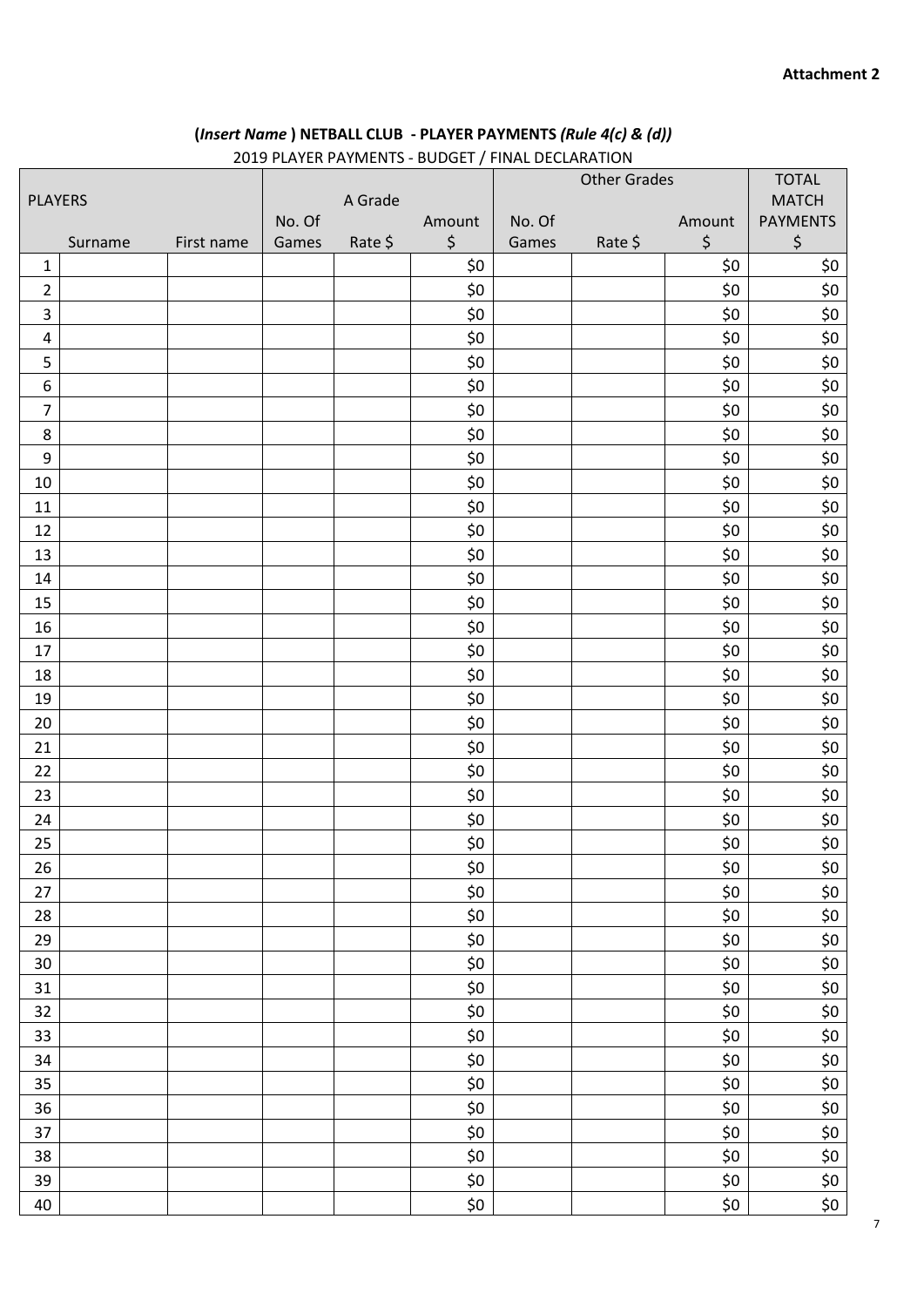|              | A Grade      |         |        | <b>Other Grades</b> |         |        |                       |
|--------------|--------------|---------|--------|---------------------|---------|--------|-----------------------|
| Match Awards | No. Of Games | Rate \$ | Amount | No. Of<br>Games     | Rate \$ | Amount | <b>TOTAL PAYMENTS</b> |
| Cash         |              |         | \$0    |                     |         | \$0    | \$0                   |
| Non Cash     |              |         | \$0    |                     |         | \$0    | \$0                   |

| <b>Other Player Payments</b> |         |                   |                                                                           |          |  |
|------------------------------|---------|-------------------|---------------------------------------------------------------------------|----------|--|
|                              | Surname | <b>First Name</b> | Detail of other Player Payments (e.g. incentives for best and<br>fairest) | AMOUNT\$ |  |
|                              |         |                   |                                                                           |          |  |
| ำ                            |         |                   |                                                                           |          |  |
| 3                            |         |                   |                                                                           |          |  |
| 4                            |         |                   |                                                                           |          |  |
| 5                            |         |                   |                                                                           |          |  |

| Any other payments to a Player (or their Associates) in respect of coaching, employment, provision<br>of services or otherwise. |         |                   |                               |          |  |
|---------------------------------------------------------------------------------------------------------------------------------|---------|-------------------|-------------------------------|----------|--|
|                                                                                                                                 |         |                   |                               | AMOUNT\$ |  |
|                                                                                                                                 | Surname | <b>First Name</b> | <b>Detail of Arrangements</b> |          |  |
|                                                                                                                                 |         |                   |                               |          |  |
|                                                                                                                                 |         |                   |                               |          |  |
|                                                                                                                                 |         |                   |                               |          |  |
| 4                                                                                                                               |         |                   |                               |          |  |
|                                                                                                                                 |         |                   |                               |          |  |

Detail of arrangements to be attached as necessary and consistent with Rule 4 (c)(i)(C) and Rule 4(d)(i)(D)

| TOTAL PLAYER<br>PAYMENTS \$ |  |
|-----------------------------|--|
| Ś                           |  |

Notes:

- 1. Where a Player may be on a different rate for win/loss, please enter that Player's details on separate lines.
- 2. A Club should detail all Player Payments, and advise if they believe that any discount or exemptions apply under the Guidelines or any rulings under Rule 8.

We hereby verify that this is an accurate summary of the **Budget / Final Declaration** (delete as relevant) of Player Payments given or applied by a Club or Associate of the Club in the Season in respect of Players of the Club and Associates of the Players.

\_\_\_\_\_\_\_\_\_\_\_\_\_\_\_\_\_\_\_\_\_\_\_\_ ../../2019 \_\_\_\_\_\_\_\_\_\_\_\_\_\_\_\_\_\_\_\_\_\_\_\_\_\_\_\_\_\_ ../../2019

President Netball Manager (delete as relevant) Secretary/ Treasurer / Netball Manager (delete as relevant)